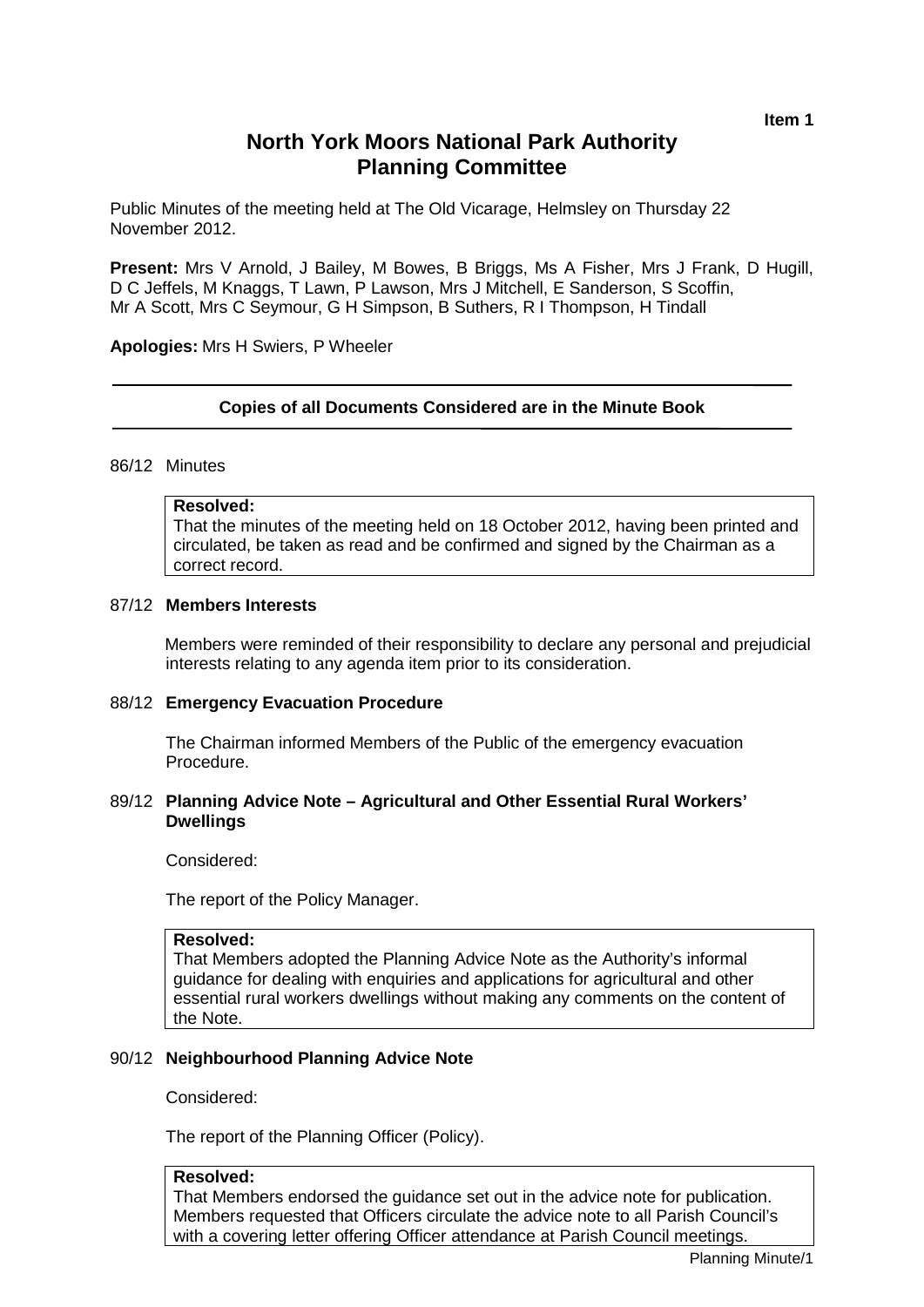## 91/12 **Proposed amendments to S106 Agreement at Clack Lane, Osmotherley and Update on Members' Request to seek the Use of 'To Let' Boards when Affordable Housing Units are Re-Let**

Considered:

The report of the Planning Officer (Policy).

# **Caroline Seymour declared a personal interest in this item as a member (shareholder) of Broadacres Housing Association.**

## **Recommendation:**

That Members approve the proposed changes set out in paragraph 3.1 in relation to the employment criteria of the local connection definitions contained in the Clack Lane S106 legal agreement and for this wording to be incorporated into any future agreements.

Further to discussions with Registered Providers, Members agree to amend the resolution of the decision made during the Planning Committee on 20th September 2012 in relation to the use of 'to let' boards so that the letter to Registered Providers seeks that properties are advertised appropriately in the local area when notice is received.

# **Resolved:**

That Members approved the proposed changes set out in paragraph 3.1 in relation to the employment criteria of the local connection definitions contained in the Clack Lane S106 legal agreement and for this wording to be incorporated into any future agreements.

Further to discussions with Registered Providers, Members agreed to amend the resolution of the decision made during the Planning Committee on 20<sup>th</sup> September 2012 in relation to the use of 'to let' boards so that the letter to Registered Providers seeks that properties are advertised appropriately in the local area when notice is received. Members also requested that the letter to Registered Providers contains a request to involve Parish Councils in the re-letting of units in the future. These two requirements are to be incorporated into the wording of future Legal Agreements for affordable housing schemes.

# 92/12 **Consultation of Delivering Housing in Scarborough Borough**

Considered:

The report of the Policy Manager.

## **Resolved:**

That Members did not wish to provide any comments, as such agreed the proposed response as set out in paragraph 5.3 is sent to Scarborough Borough Council as part of the formal; consultation process.

# 93/12 **Miscellaneous Items**

Considered:

The report of the Director of Planning.

# **Resolved:**

That the report be noted.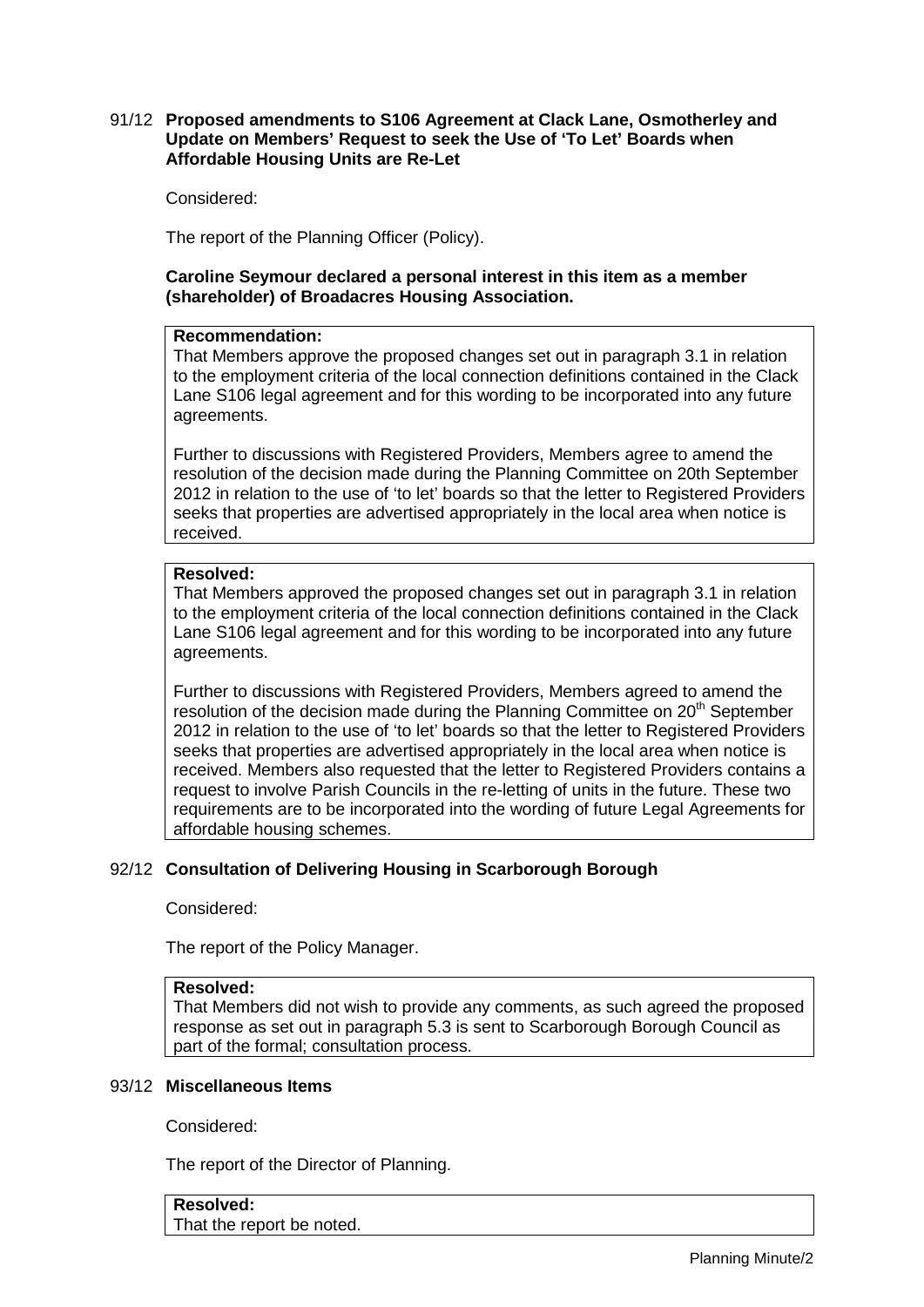# 94/12 **Applications for Planning Permission**

The following members of the public addressed the meeting regarding the Plans List Items indicated:

Plans List Item 2 – Stephen Vella spoke in favour of the application, Miriam Alcock spoke against the application and Vic Worrall spoke on behalf of the Parish Council. Plans List Item 4 – Chris Shardlow spoke in favour of the application and Rose Stainthorpe spoke on behalf of the Parish Council.

Plans List Item 5 – Mari Palmer spoke in favour of the application.

## Considered:

The report listing applications and the Director of Planning's recommendations thereon. Members also considered further information circulated on the Members' Update Sheet at the meeting including; updated recommendations from the Director of Planning and comments received after the agenda was printed from: consultees, objectors and supporters.

#### Resolved:

- (a) That with regard to all applications listed in the report and subject to:
	- (i) the amendments specified below; and
		- (ii) the imposition of conditions in accordance with the relevant provisions of Sections 91-94 of the Town and Country Planning Act 1990, except in those instances where an alternative condition is contained in the Director of Planning's recommendation or in an amendment referred to in (i) above;

decisions be given in accordance with the Director of Planning's recommendations:

| <b>List</b> | <b>Plan No and Description of Proposal</b>                                                                                                                                                                                                                                                                                                                                                                                                                                                                                                                                                                                                                                                                                                                                                         |
|-------------|----------------------------------------------------------------------------------------------------------------------------------------------------------------------------------------------------------------------------------------------------------------------------------------------------------------------------------------------------------------------------------------------------------------------------------------------------------------------------------------------------------------------------------------------------------------------------------------------------------------------------------------------------------------------------------------------------------------------------------------------------------------------------------------------------|
| <b>No</b>   |                                                                                                                                                                                                                                                                                                                                                                                                                                                                                                                                                                                                                                                                                                                                                                                                    |
| 1.          | NYM/2012/0520/FL – Installation of replacement timber double glazed windows<br>and doors together with extension to rear lean-to, insertion of rooflights and<br>change of roof material to lean-to and relocation of oil tank at 23 Rosedale Abbey,<br>Pickering for Mr & Mrs Mike Hutton, 23 Rosedale Abbey, Pickering, North<br>Yorkshire, Y018 8SA.                                                                                                                                                                                                                                                                                                                                                                                                                                            |
|             | <b>Decision</b>                                                                                                                                                                                                                                                                                                                                                                                                                                                                                                                                                                                                                                                                                                                                                                                    |
|             | Approved as recommended.                                                                                                                                                                                                                                                                                                                                                                                                                                                                                                                                                                                                                                                                                                                                                                           |
| 2.          | NYM/2012/0529/FL - Change of use of and alterations including insertion of 5 no.<br>rooflights and solar panels to outdoor pursuit centre to form guest house, use of<br>granary as holiday letting accommodation, use of dining room as tea room,<br>provision of art facilities and erection of portacabin with climbing wall, erection of<br>stable block/activity area and provision of bike storage in association with<br>proposed mountain bike hire, rebuilding of pavilion for use as staff quarters, siting<br>of air source heat pumps, erection of stone pillars and entrance gates and<br>associated landscaping works (revised scheme to NYM/2011/0657/FL) at<br>Sutherland Lodge, Cropton for Mr Stephen Vella, Sutherland Lodge, Cropton,<br>Pickering, North Yorkshire, YO18 8ET. |
|             | <b>Decision</b><br>Approved as recommended with the Director of Planning to clear an amendment<br>to condition 3 to specify the use of the second floor of the Lodge building to be<br>occupied by the owners of Sutherland Lodge in connection with managing the<br>holiday letting units, an additional Highways condition requiring the submission of<br>a Travel Plan together with two additional conditions following the removal of<br>condition 15 and reason for condition 15 and subsequent renumbering as set out<br>on the Members Update Sheet:                                                                                                                                                                                                                                       |